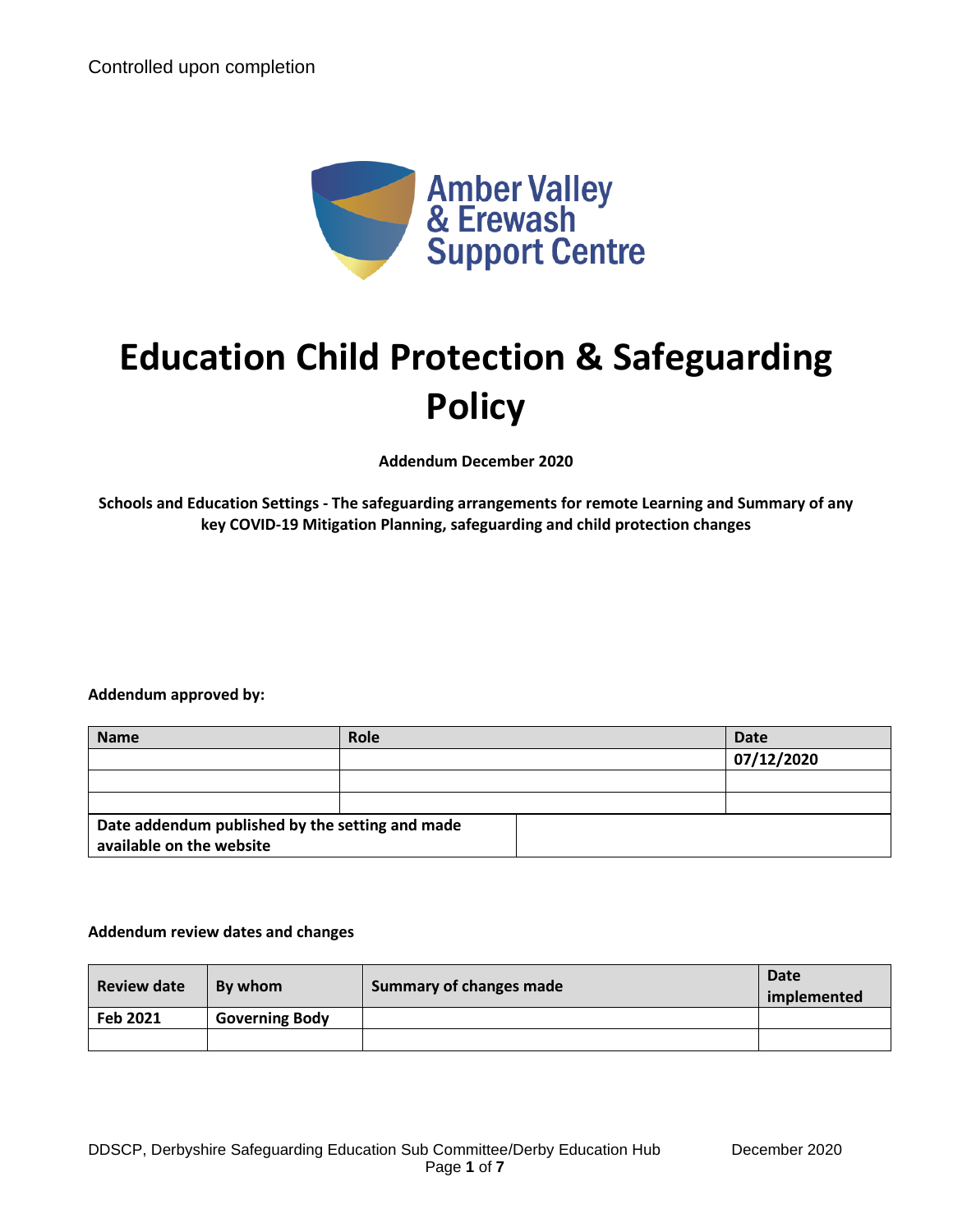This addendum supports a Schools/College current child protection and safeguarding policy, 2020/21. It is part of a series of additional templates that have been issued in 2020 in line with COVID-19 mitigation planning and responses to safeguarding arrangements:

- April 2020, Addendum, Summary of any key COVID-19 Mitigation Planning, Safeguarding and Child Protection changes;
- June 2020, Annex A, The Safeguarding arrangements for the wider Opening of Education Settings to Children from June 1st.

This addendum is new information Schools/Colleges need to address to support the Safeguarding arrangements in their School/College to cover for example, recent guidance issued by the Government on Remote Learning and on Local Safeguarding Arrangements as the pandemic continues.

This Addendum also reflects any updated advice from Derby and Derbyshire Safeguarding Children Partnership and from Children's Social Care, Reporting Mechanisms, and updated and available support services.

## Key information is found here: <https://www.ddscp.org.uk/coronavirus-safeguarding-arrangements/>

All leaders and including Governors will ensure that they will also keep up to date with changing National and Local arrangements:

## <https://www.gov.uk/coronavirus>

[https://schoolsnet.derbyshire.gov.uk/administration-services-and-support/coronavirus](https://schoolsnet.derbyshire.gov.uk/administration-services-and-support/coronavirus-information/coronavirus-information.aspx)[information/coronavirus-information.aspx](https://schoolsnet.derbyshire.gov.uk/administration-services-and-support/coronavirus-information/coronavirus-information.aspx)

## **1. Vulnerable Children/reporting concerns**

We will help identify vulnerable children and especially those children who continue not to be on site and use the available services, support and referring in arrangements, with particular reference to:

- The Derby and Derbyshire Safeguarding Children Partnership briefing on safeguarding children at a time of significant demand from September 2020: Appendix 1.
- Community Health Advisors (Mental Health and Wellbeing):

<https://www.camhsnorthderbyshire.nhs.uk/specialist-community-advisors>

[https://www.derbyshirehealthcareft.nhs.uk/services/childrens-mental-health-services-camhs-derby-and](https://www.derbyshirehealthcareft.nhs.uk/services/childrens-mental-health-services-camhs-derby-and-southern-derbyshire/im-professional/specialist-community-advisors)[southern-derbyshire/im-professional/specialist-community-advisors](https://www.derbyshirehealthcareft.nhs.uk/services/childrens-mental-health-services-camhs-derby-and-southern-derbyshire/im-professional/specialist-community-advisors)

• The locality Early Help Team (Derbyshire):

*North East & Bolsover 01629 533623 or 01629 537398* 

DDSCP, Derbyshire Safeguarding Education Sub Committee/Derby Education Hub December 2020 Page **2** of **7**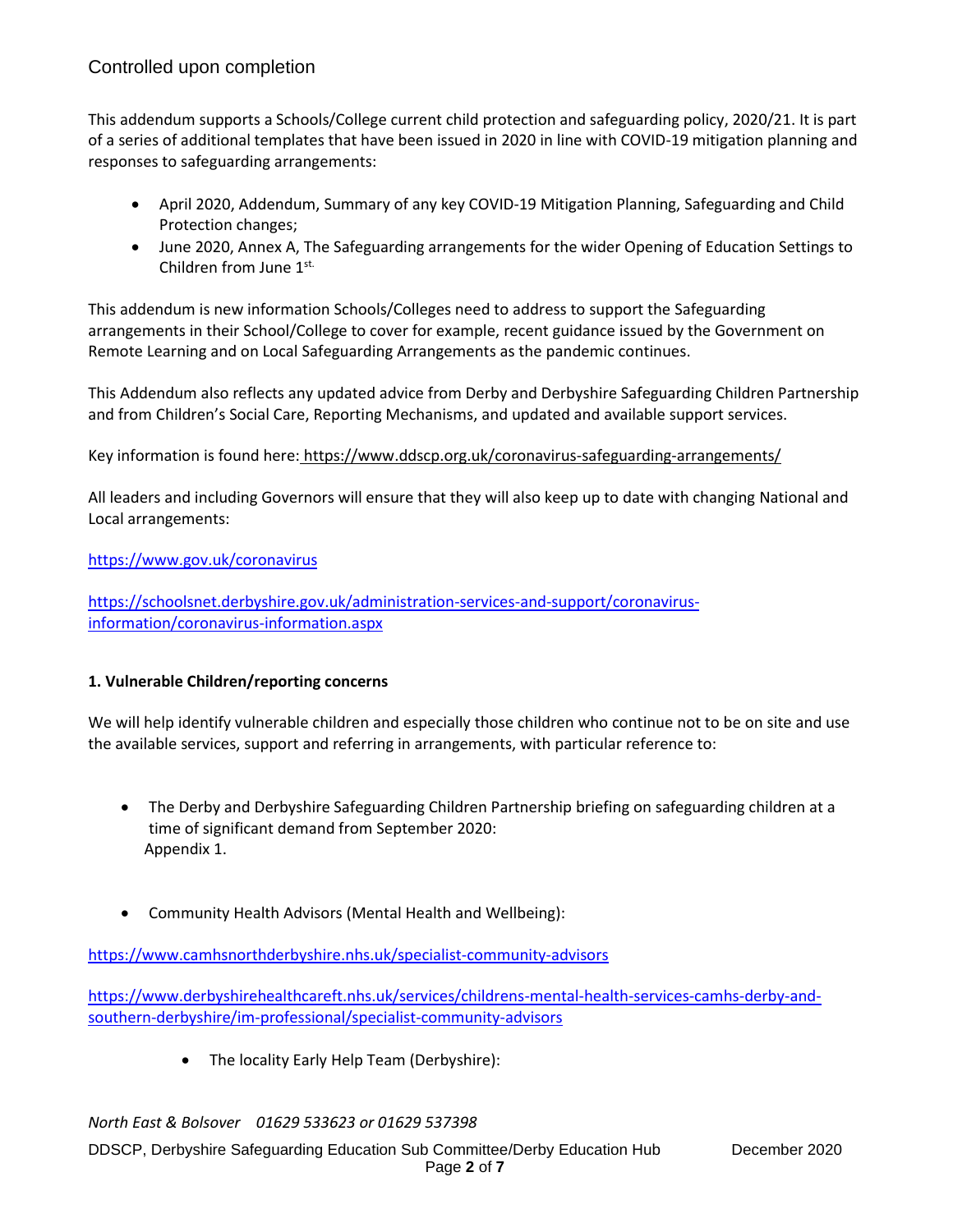*Chesterfield 01629 533557 Amber Valley 01629 533640 or 01629 533212 Erewash 01629 537820 or 01629 531576 South Derbyshire & Dales 01629 532617* 

• The Transition Team, emerging needs (Derbyshire) 01629 536451

#### **2. Maintaining contact**

Staff in the academy maintain contact with all families via phone call, letter and email. Many families will be contacted daily either via telephone or via a home visit. If pupils are absent beyond the 2 week isolation period due to COVID-related reasons then work can be either taken to the home, posted or online learning can take place.

All absences to site are responded to with rapid communication with families. Home visits will take place for families who are not isolating but reluctant to engage on site in the academy with other learners and staff due to fear of infection. Some amendments to timetables can be allowed if the concern from a pupil and their family is so great that they would like to attend but the worry about infection is affecting their mental health and wellbeing. This will be in negotiation with a vulnerable pupil's social worker. We strive to manage a balanced approach to those in and out of the academy where appropriate. Many of our pupils are educated at home as part of our alternative provision package and therefore there has only been minor changes to our approach.

For those vulnerable pupils not on the academy sites we can offer remote learning which will maintain engagement and contact.

#### **3. Designated Safeguarding Lead (and Deputy) Arrangements**

At AVESC we have the Headteacher who is the Lead DSL for the academy and a further 6 deputy DSLs. We therefore have contingency arrangements for any staff absence due to the high number of DSLs at the academy. Staff can contact any of the DSLs for safeguarding reporting. Any My Concerns raised alert all DSLs online.

## **4. Children with a Social Worker**

We expect that our vulnerable children who have a social worker and children with an EHCP will attend our academy so long as they do not have underlying health conditions that put them at severe risk.

Where a parent/carer does not want to bring their child to an education setting, and their child is considered vulnerable, we will agree with the Social Worker who will explore the reasons for this directly with the parent and wherever possible encourage attendance. This will include children with EHCP plans and we will liaise with the SEND Team. Any discussions will be communicated to the Social Worker.

If we must close our provision and we have children attending with a Social Worker, we will liaise with other provision in our area to see if they are open and if the child/ren can attend. We will then update the Social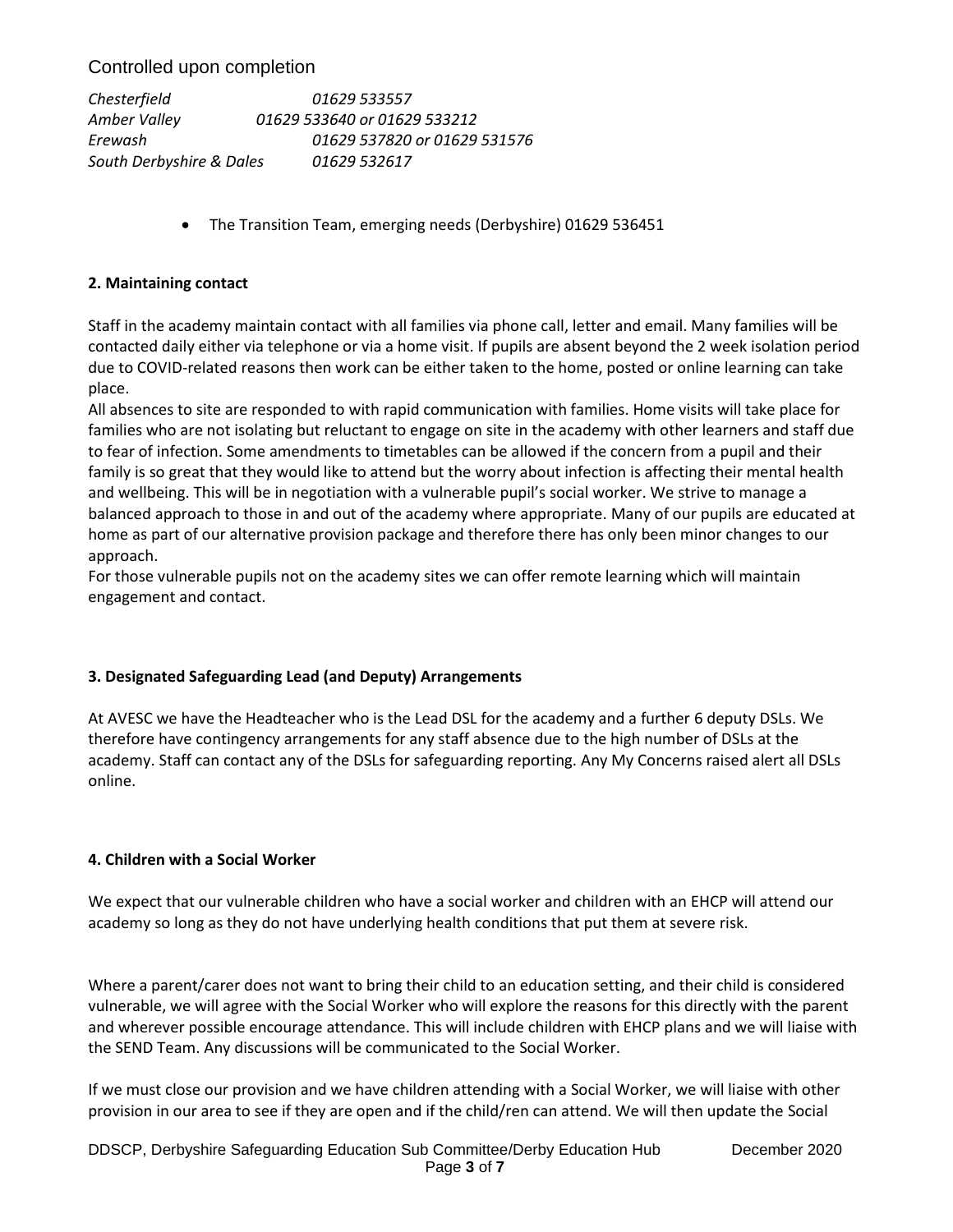Worker and use contingency arrangements for information sharing and recording whilst the child is in the alternative setting.

We will ensure where possible that we have joint discussions with the Social Worker around reasons for any non-attendance and the risk this poses to the safeguarding and welfare of the child. Through this discussion we can plan any next steps to try and ensure the welfare of the child.

## **5. Home Educated Children**

When parents/carers are considering Home Education and or have taken a decision to remove the child from our roll, we encourage an open line of communication and will arrange a discussion with the family. In doing this we will inform them of their legal duties and that they will be expected to provide a full-time suitable education. We will also explain that as part of the procedure for wanting to pursue Home Education, we will notify the Local Authority of their decision and the Local Authority will need to make further enquiries directly with them.

If this decision relates to COVID-19 and there are concerns about the physical or mental health of the child or other family member, we will try and continue to offer reassurances about the measures we have taken to protect their health and wellbeing.

The DfE has published advice for parents/carers considering Elective Home Education (EHE). It sets out clearly, the implications of withdrawing children from the academy for the purposes of home education. We will in our discussion with parents/carers hand out information and provide this link where the option of EHE is explored:

## <https://www.gov.uk/government/publications/elective-home-education>

We will also provide additional information found here: <https://www.derbyshire.gov.uk/education/elective-home-education/elective-home-education.aspx>

## **6. Remote Learning**

This academy is operating a mixture of on site and home learning. If any of our children and their families need to self-isolate, for example, we will need to make provision to teach them remotely. In teaching face to face or in a virtual classroom it is important that we take steps to ensure children are protected.

Safeguarding and Child Protection remains as important in this environment as anywhere else, and our academy will apply the Safeguarding guidance to remote learning just as they would to classroom working. Staff who become aware of any Child Protection concerns will continue to follow the academy's safeguarding procedures and the local Derby and Derbyshire Childrens Safeguarding Procedures.

When staff work remotely, we will ensure that the academy's Child Protection and Safeguarding Policy is adhered to, and the Managing Allegations Against Staff, Carers and Volunteers policy is followed.

Updated National Guidance provided by the DfE can be found on the following link:

DDSCP, Derbyshire Safeguarding Education Sub Committee/Derby Education Hub December 2020 Page **4** of **7**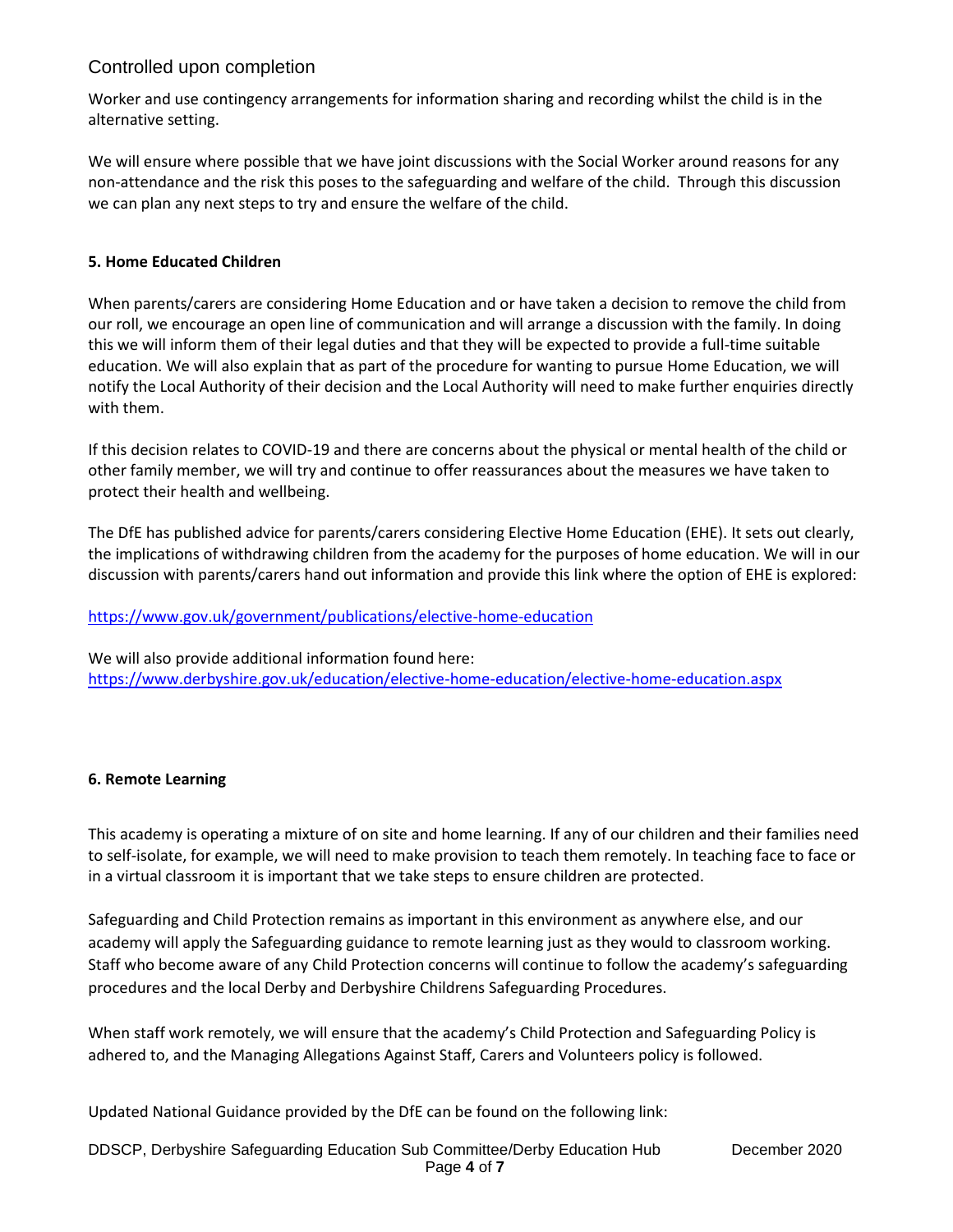[https://www.gov.uk/guidance/safeguarding-and-remote-education-during-coronavirus-covid-19#virtual](https://www.gov.uk/guidance/safeguarding-and-remote-education-during-coronavirus-covid-19#virtual-lessons-and-live-streaming)[lessons-and-live-streaming](https://www.gov.uk/guidance/safeguarding-and-remote-education-during-coronavirus-covid-19#virtual-lessons-and-live-streaming)

Derbyshire County Council's 'Education Data Hub' has published advice for Schools/Colleges on remote learning, November 2020, which is available on the following page:

[https://schoolsnet.derbyshire.gov.uk/administration-services-and-support/coronavirus](https://schoolsnet.derbyshire.gov.uk/administration-services-and-support/coronavirus-information/information-and-advice-to-schools.aspx)[information/information-and-advice-to-schools.aspx](https://schoolsnet.derbyshire.gov.uk/administration-services-and-support/coronavirus-information/information-and-advice-to-schools.aspx)

#### **7. Monitoring Arrangements**

This addendum will be reviewed and updated as Guidance from the Local Safeguarding Partners, other relevant agencies or DfE is received, and as a minimum termly by the Headteacher.

At every review, it will be read and approved by the full governing board.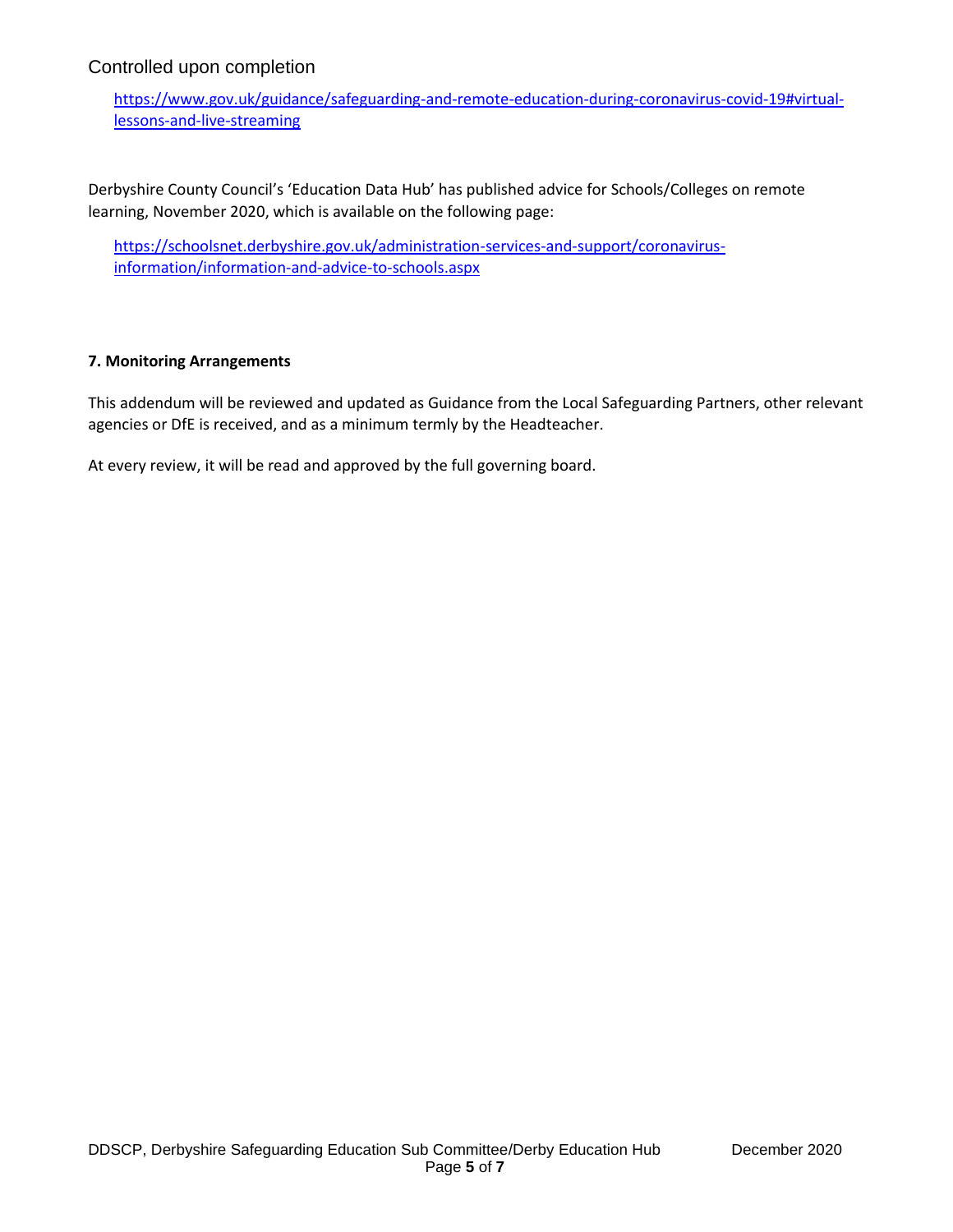

**Appendix 1.**

#### **Final 27/09/20**

## **Derby and Derbyshire Safeguarding Children Partnership Safeguarding our Children at a Time of Significant Demand**

#### **What Do We Know?**

Between March and September 2020, many children and young people were not seen in their day care or school settings. We know that the lived experiences of children, young people and their families throughout the lockdown period may have been very different to normal; greater contact with family members and household pressures such as employment, financial concerns, home schooling and health, potentially contributing to an increase in domestic abuse and other concerns such as parental mental health and substance abuse and family breakdown. Children and young people are also likely to have had increased access to the internet, prompting concerns about an increase in online abuse and exploitation. As children and young people begin to return to day care or school settings there is an understandable anxiety that significant concerns may come to light about their experiences over the last six months, and there is a need to ensure that children and families are able to access the appropriate level of help for their needs.

The messages from the data we have collected and analysed are clear; demand on all services will increase and all services must identify how they will respond, both individually and in coordination with other agencies

#### **Responding to Emerging Concerns – Essential Questions to Ask**

Circumstances for children and young people can be complex. Key to decision making will be your analysis of what you know and whether any new information which has been shared by the child, young person or about them raises specific concerns about abuse or neglect.

- $\triangleright$  Have you reviewed the threshold document and clarified all the information available to you, from your records and from your work with other agencies, to decide how serious the situation is for the child or young person?
- $\triangleright$  In all possible cases, have you discussed your concerns with the designated or named safeguarding lead in your organisation? This is an essential chance to reflect on what has been learnt and whether early help may be needed, or the situation is so serious that urgent action is required.
- $\triangleright$  If the situation does not require a referral to social care, what other services are available which could provide early and appropriate support?
- $\triangleright$  What action can/should you/your agency take which is appropriate to the identified needs of the child and family, by reference to the Threshold Guidance (e.g. Early Help, direct action from your agency or working alongside another agency).